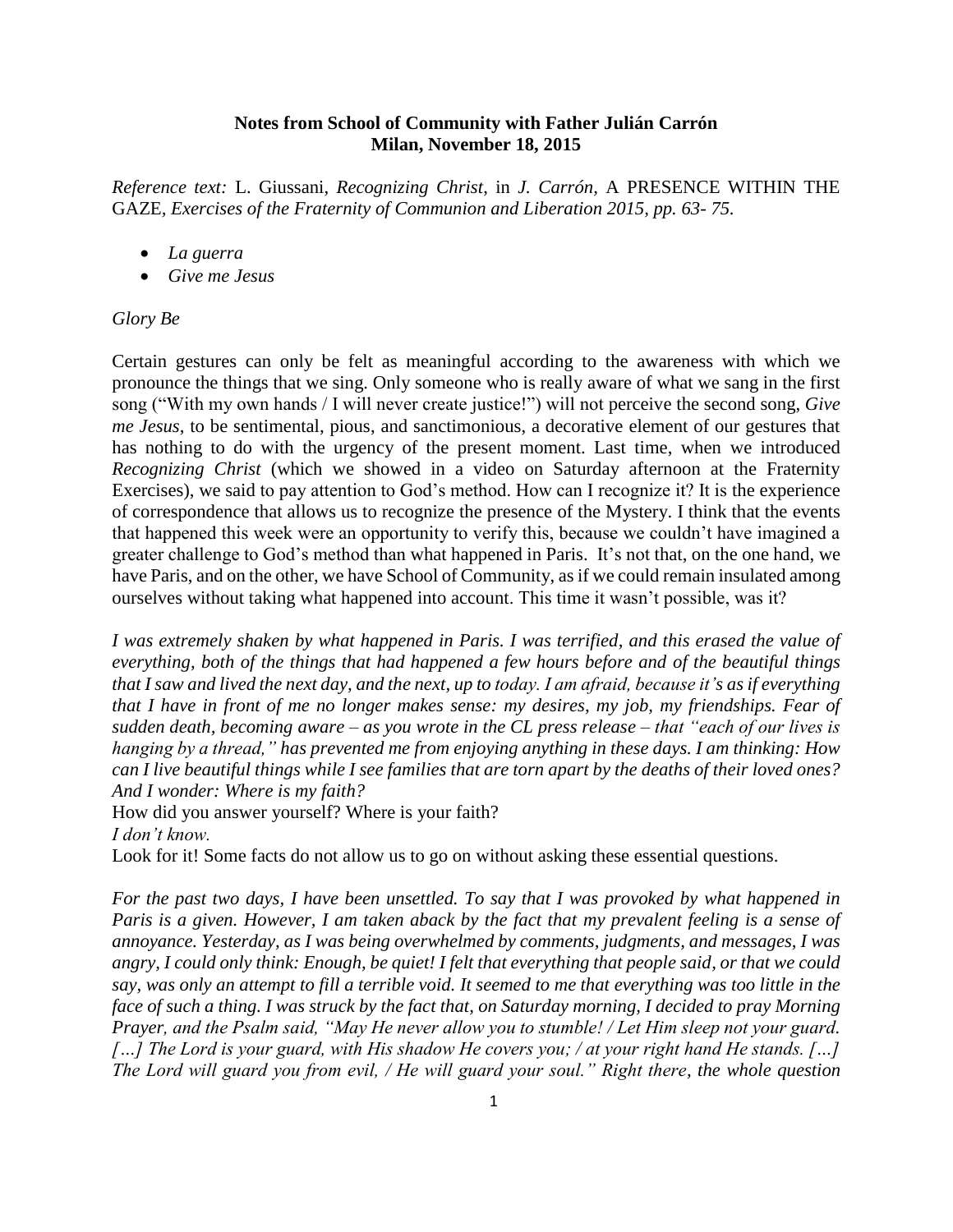*burst to the surface: But do you really believe this? In the face of what happened, do you still believe in the words of this psalm? This question filled me, and it returned on Sunday morning at Mass when I listened to the Gospel: "Not a hair on your head will be destroyed." I am struck –* every day of the previous week had been a step forward in my growth, and I had felt alive. Then, on Friday evening, a fact like this happens, and it's not that it calls everything into question, to the point that the only thing that I did after hearing the news was to pray the Memorare. And yet, *a sense of disproportion and helplessness remains. I understand that the point is precisely the answer to that question that arose in me on Saturday morning: Does my faith hold up, even when faced with such an earthquake? What does my daily life have to do with facts like these?*

Does faith hold up in front of facts like these? Because we can pray the Psalms, we can go to Mass, we can sing as we did earlier, but does this hold up in front of the facts of history? These are questions that we – not just the others – cannot escape.

*The other night, as I heard about what was happening in Paris, I was dismayed. The gratuitous* violence, the fact that it could happen to me, or to a member of my family or a friend, made me *feel powerless. I know very well – because both history and my personal experience have taught*  $me$  – that the answers that I, or man in general, can give to evil are ineffective and often unjust, *and that we need Someone who saves us. However, the greatest dismay in having this thought was* that my faith wavered. It seems that the One who promised us salvation is not victorious, that evil *always prevails (also my evil, many times). And so? Do we still hope? Does the whole story that Fr. Giussani passionately relays to us about the first encounter of the disciples, which sparked this great hope for salvation, have any value, any bearing now?*

How do you all answer these questions? Can you ask these questions without blinking an eye? Doesn't anything rebel within you?

*I look for an answer.*

And in looking for an answer, does something come to mind? Try!

*I am trying. In these days, after asking this question not only to you, but also to my friends, some of them…*

This is what is important, that a journey is set in motion. Try!

*This question became a prayer, that is, a question directed at Him. It became urgent for me to have an answer. In fact, what prevails in me is this desire for good, for peace, that everything be just, that at last we can see – as I call it – the valley where "rivers of milk and honey" flow. Thus, on Sunday morning I went to Mass feeling less listless and taking it less for granted, being more attentive. And I noticed some messages there, like in the Responsorial Psalm: "May God arise; may His enemies be scattered." Or in the Gospel, when Jesus talks about what will happen in the last days: "When these signs begin to happen [like those that happened in Paris: earthquakes, wars, uprisings] stand erect and raise your heads because your redemption is at hand." In these days, I sought a relationship precisely with Him, I went to Mass, to confession… However, I still have this underlying question: When will we finally be saved?*

I am convinced that the underlying question remains. Why does this question remain? Don't think that you can get off so easily! Thank goodness that you still have the underlying question! We must look at this fact. Besides asking, did the disciples have something more than any form of prayer typical of the religious man? A friend who is in Paris says, "I am writing to you from Paris. Thank you for your message. I was becoming more and more aware that my life is hanging by a thread. However, on Friday, as I was running away through the streets of Paris, it became clear.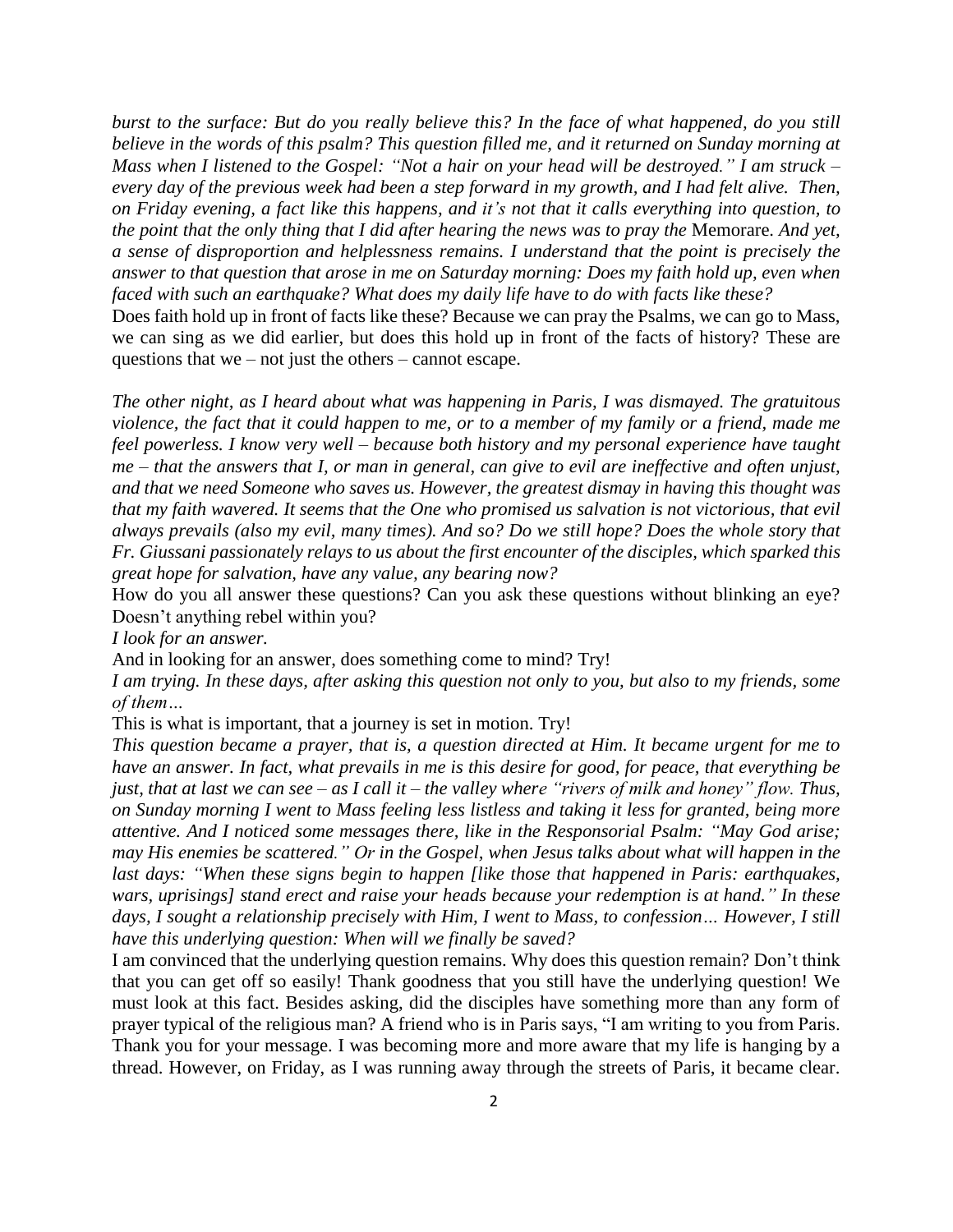The verification that you invite us to make opens me up again. I was afraid. I am afraid of being afraid again, but the challenge that you issue to us, to verify faith, and the fact that the Resurrection is real, invite me to go to the heart of what happens." This is the point: every challenge that we have to face brings us back to this ultimate verification of faith. Another person, who is also in Paris, says the same thing: "These days have been deeply scarred by these events, but I found that I didn't know what to say, at best some cliché, a bit CL-inspired, but empty. I felt the need to judge what had happened. I wondered, first: What promise of happiness can push a man to commit this sort of act? Second: How can one overcome the temptation to be fearful that would like to creep into me? The need for meaning kept growing. One needs to live for a meaning, and I have met this meaning. Yet, after having seen what happened, the emptiness that I felt, having seen my and other people's evil, having also seen the restlessness that I have been experiencing for a while, how can we recognize Him present? How can we recognize Christ (who is the meaning who is present)?" We have met Him, but when facts like those of Paris happen, it's as if this encounter seems empty – an image on the wall, without meaning. Another person asks, "Can I recognize Him once and for all?" In front of these things and these questions – which we cannot 'close' by adding a religious touch or some quotes, because it's not enough – it's a total challenge to God's method and to the experience that we have in the present. For this reason, the question that becomes increasingly urgent is: What is victorious in this situation?

*"Against the apparently undisputable advance of the powers that be, Christ does not counter with another power, but with a rag-tag human companionship, 'a companionship of women and men' chosen by Him, so that His presence will never be lacking in space and time, and with it, as Giussani once said with a stupendous image…"*

Not a memory, not a quote, not a thought, not a feeling, but a present reality.

*"Fighting for territory, inch by inch, pushing back the night." (J. Carrón,* "In Your Eyes Shines the Strangeness of a Sky that Isn't Yours*,*" *Traces, October 2015, p. IV).*

"Fighting for territory, inch by inch, pushing back the night."

*This thought came back to mind particularly on Saturday evening. I was driving to a dinner to sing. As we were driving, this question spontaneously arose in me: Why are we going to sing on a day like this? It is profoundly unjust. It would be profoundly unjust, if that song weren't born from this awareness that we are "the rag-tag companionship" with which He is "fighting for territory, inch by inch, pushing back the night." On Monday morning, I started again: going to the hospital, working on my thesis, and taking exams with this new awareness. Every imperceptible step, every charitable gesture – though small – with which I will be able to witness to Him will be His step, through me, with which we will fight for territory, inch by inch, pushing back the night. In front of the sorrow that seizes me, this path seems like the only adequate way to fight. During these days, I felt like the engineers and the architects that Giussani mentions (*cf. *Recognizing Christ*, in *J. Carrón,* A Presence Within the Gaze*, pp. 64-65). I have tried to build my bridge out of inadequate attempts by reading a thousand updates and flyers, and looking for a thousand discourses. Then, I thought back over these years, over all of my days and the faces of the friends whom I encountered. I have already seen Him at work. Ultimately, only this judgment seems to allow me to breathe: Come Lord, because I am not able to build this bridge.*

Thank you, my dear. Not just looking at something from the past, not just a quote. "Then, I thought back over these years, over all of my days and the faces of the friends whom I encountered ["the rag-tag companionship"…]. I have already seen Him at work. Ultimately, only this judgment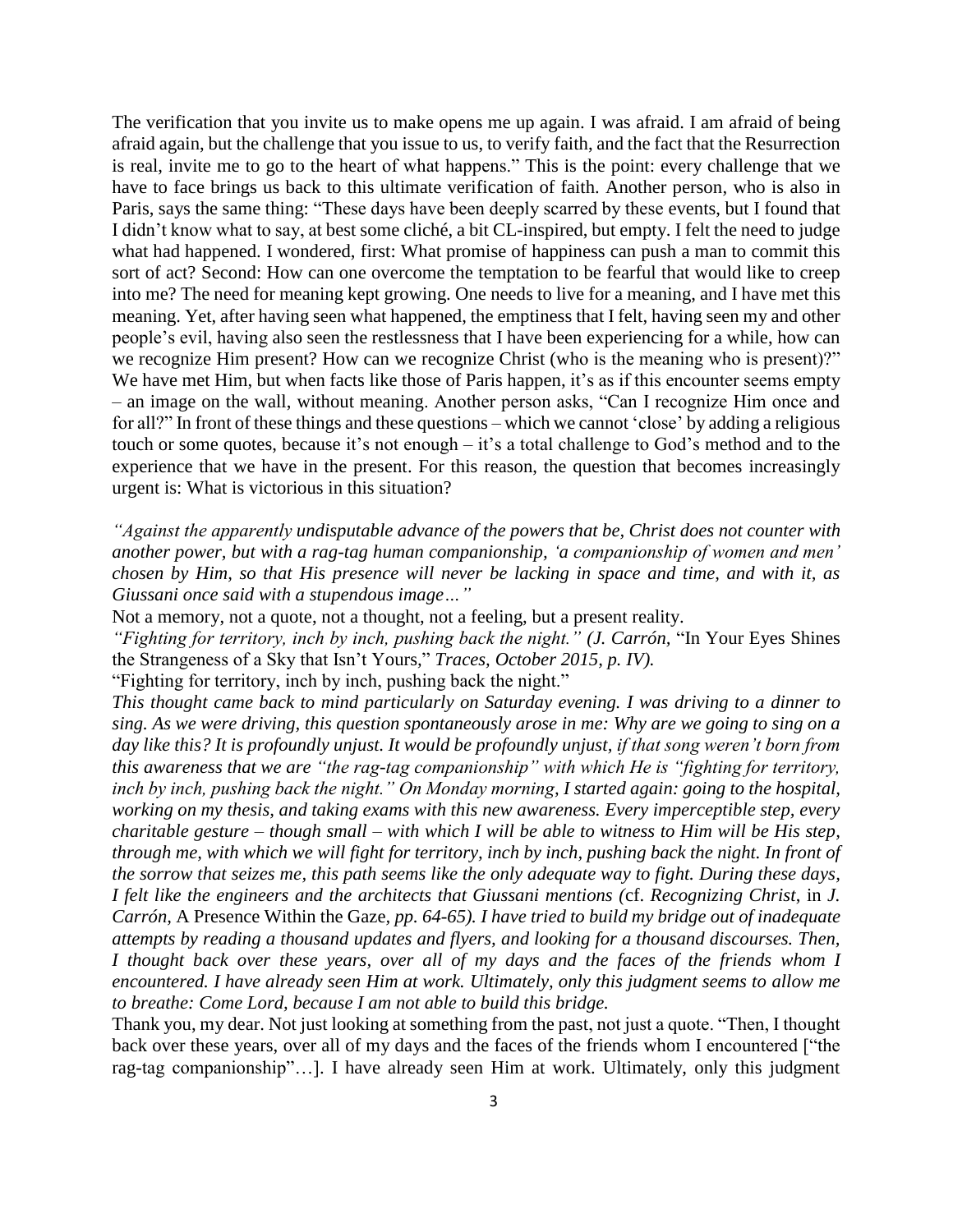seems to allow me to breathe." From this, the prayer arises: Come, Lord Jesus! Why? Because it's not that there is no difference between all of the news, the thousand flyers, the thousand discourses (which are the useless attempts to build a bridge), and that "rag-tag companionship"! Is there a difference? Yes, and our attempts do not make the difference, but something real and present. The problem is that often, when things like this happen, it's as if this fact were erased. Did the disciples have something more? Had they found something that they could not remove from themselves, no matter what happened? Or were they at the mercy of everything like everyone else? Be careful – it's not a matter of being consistent! They weren't better than us. Let's not go back to the same old moralistic routine, where there are those who are good and those who aren't. This is not the certainty of faith!

*I woke up on Saturday morning and started getting ready, because we had an open house at the school where I work. It's an important event, so I was going over what I had to say to introduce the students' work. My husband told me what had happened in Paris. I went online to see, because it seemed so surreal that I wanted to see it written down. I was pretty devastated. I thought: What am I going to do and say at school? What is the point, if nothingness is advancing? Then I thought of the students with whom we had prepared the open house. We had worked on a series of texts that culminated with the question of Leopardi's shepherd, "And who am I?" As they did the work, the students let themselves be struck by the authors – true questions about life and its meaning came up. I saw these kids let their humanity come to the surface in the encounter with the texts and the authors. For them, life is positive. They have a great need for meaning, but the horizon in which they live is positive – and rightly so. When I realized this, I thought: I have to go to school to support them, to affirm that positivity that exists, at school, in teaching, and in the relationship that develops between the adult and the student. In fact, I intuit that educating in the faith is the only urgent thing to counter nothingness. I am even more struck by the fact that this awareness of mine comes at a time when I don't feel all right, my faith is weak, and I am full of thoughts that confuse me. Yet, I am sure of what I am affirming now: the only hope lies in generating a new subject. I am not saying that I am capable of doing it, but strengthened by the companionship to which I belong, I want to take the risk. It is the encounter with Jesus that creates this new humanity. I* want to cultivate and serve this little flower, which is nothing compared to the bombs, but it *exists, and I don't want to be like the Nazi guard in Morante's story, who tears it out with his teeth. I want to cleave to the recognition of His victory today.* 

There is the temptation to ask this question: What is the point of doing anything, if nothingness is advancing? If we remain paralyzed, then that is when nothingness really advances. However, nothingness does not advance to the point of destroying us, thank God, and then one starts to look again at what happens in reality with the students, and she realizes that she has to "go to school to support them, to affirm that positivity that exists." Then she understands what is appropriate in this situation: "educating in the faith is the only urgent thing to counter [the] nothingness" that advances. Where does this come from? Only from a certainty that makes one realize that "the only hope lies in generating a new subject." Why?

*In September, after more than 20 years of teaching Greek and Latin in a private high school, I was asked to teach Italian and History in a public school. This transition has been very interesting for me. Even though I loved my old subjects and my old school very much, when I was offered this opportunity, I thought that one phase of my life had ended, and so, with a certain enthusiasm, I*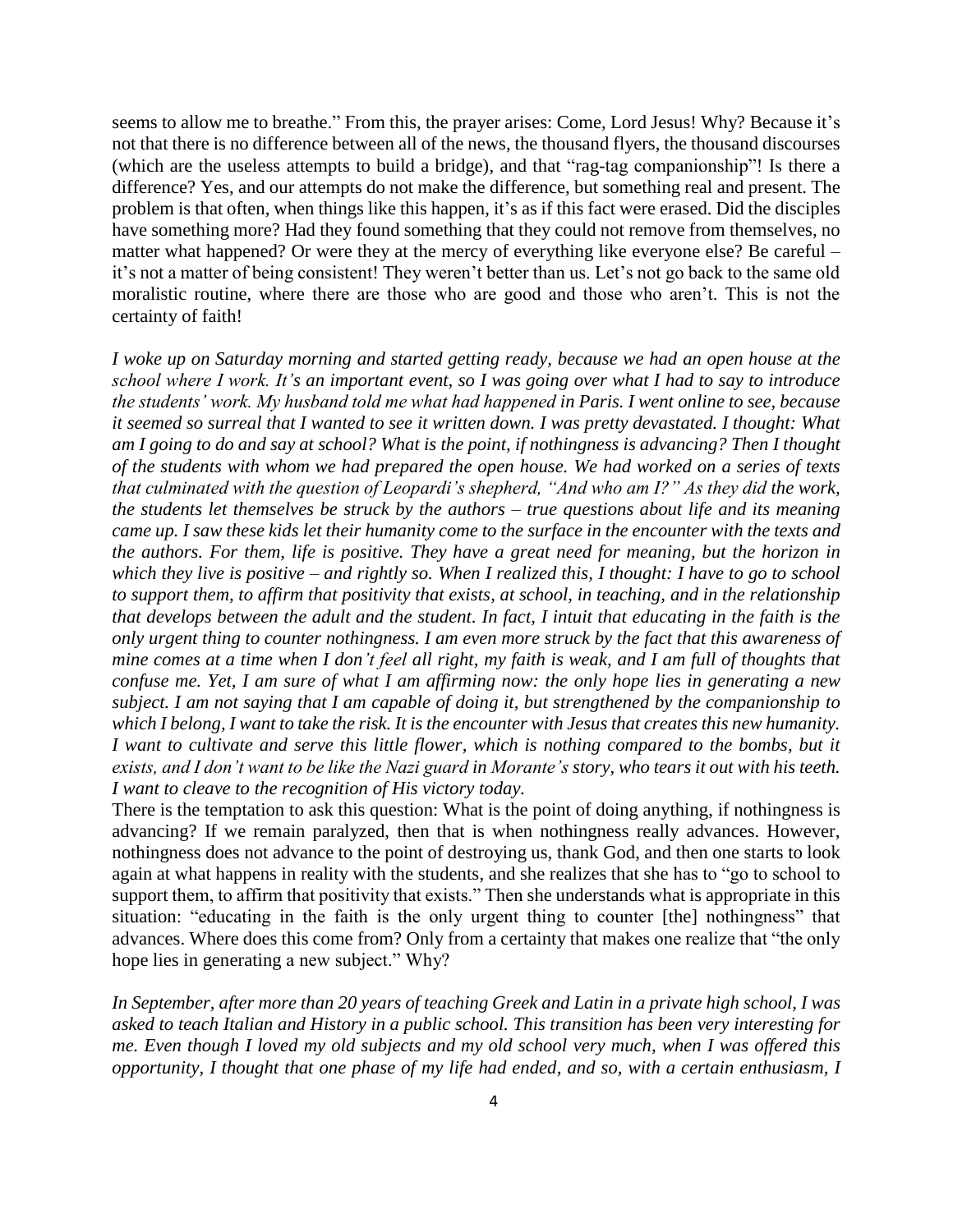*prepared myself to start another, which I felt would be full of new things. Obviously, the group of people with whom I associate now is very different from before. Every day I have classes of 28 to 30 students, many of whom have flunked at least once. They often come from families that have all sorts of cultural and social issues. Some foreign students don't even understand Italian… Until last June, I was the assistant principal of a group of no more than 12 teachers, and now I am the newest arrival in a faculty of at least 80 teachers. If I look back at these months, I realize that they have been exceptionally rich. Two episodes in particular struck me. In one class, I had assigned an essay that asked the students to give a brief description of themselves. One of them, who had flunked before, started his essay wondering why, if the world is beautiful because there is so much variety, it is actually so awful. After making an attempt to give reasons for his statement, he started to talk about himself as in conflict with everyone and with the world, and he ended by saying that we are all like Legos: we can change the color and size of the bricks, but we are still made of plastic. This essay struck me very much for how clear-minded the student was in expressing his point of view. When I gave back the assignment, he didn't want to know his grade, but he asked me if I had liked his essay. I was taken aback by his question, because in spite of what he had stated, I thought that it was the expression of the same insuppressible need that I have, which is to be wanted and to find a way to be happy. I answered that I had liked it very much. Then I asked him if he wanted to verify with me, this year, that life is beautiful. He surprised me by saying that he didn't believe it very much, but that he would accept the challenge. Also, in another class, when I was having a hard time getting them to be quiet, I turned to the student who was the most disruptive, but instead of rebuking him for the umpteenth time, I smiled at him. As soon as I smiled at him, he stopped, and turning to his classmates, he said, "Do you see? The teacher loves me." Is this the spark that you have been talking about? I think that it is. I don't know where all of these "processes" that have begun will lead, but in the meantime, this spark has been rekindled in me first of all – I noticed it, and I am aware of it. I felt that I was fully experiencing what you said at the Beginning Day, when you quoted Fr. Giussani: "Experience is the impact of a subject with reality, a reality that, as a presence, invites and questions him ('problematizes him')*. *The human drama lies in the answer to this problematization ('responsibility'), and the response is evidently generated in the subject. The strength of a subject lies in the intensity of his self-awareness, that is, of the perception he has of the values that define his personality [what he holds dearest]. Now, these values flow in the 'I' from the lived history to which the 'I' itself belongs. (…) The radical genius of a subject lies in the strength of the awareness of belonging" (L. Giussani in J. Carrón,*  "In Your Eyes Shines the Strangeness of a Sky that Isn't Yours*,*" *p. VI). It was very interesting to become aware of this – of having this capacity to smile, of not being worried about saying the right thing or about how to initiate the "right relationship" with students and colleagues – because I was full of a self-awareness that I found in myself and that was the fruit of this life that I have lived and the relationships that constitute it. I came across these words that Pope Francis spoke in Washington, DC: "Go out and in my name embrace life as it is […]. Go out to the highways and byways, go out to tell the good news fearlessly, without prejudice, without superiority, without condescension, to all those who have lost the joy of living. Go out to proclaim the merciful embrace of the Father. […] Go out to proclaim the good news that error, deceitful illusions and falsehoods do not have the last word in a person's life. Go out with the ointment which soothes wounds and heals hearts" (September 23, 2015). This sentence was not a directive for a program to be implemented, but the confirmation of something that happened to me first of all. Second, I was moved at seeing that there is no human situation, beginning with mine, that does not desire and*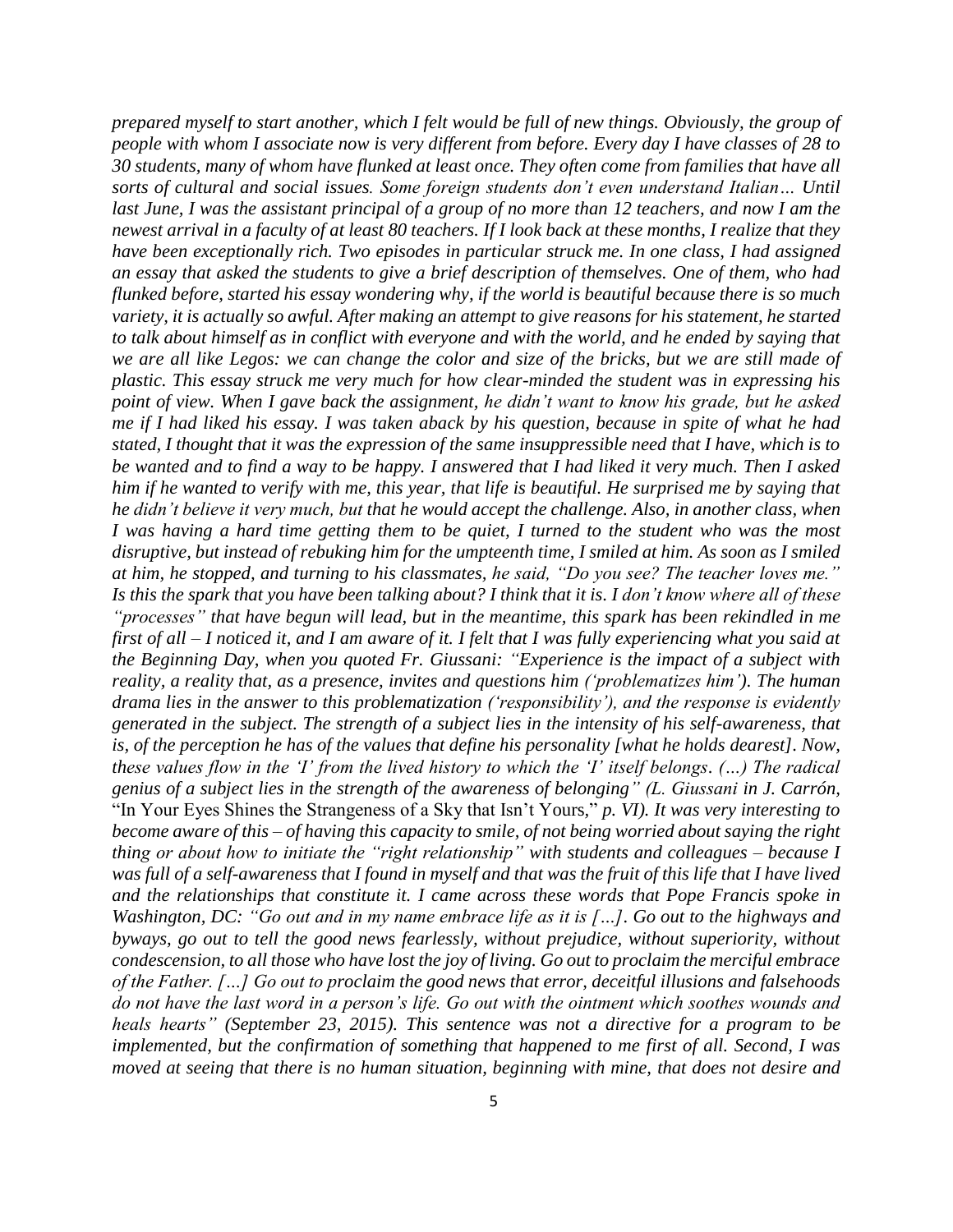*seek that* secretum illud *that Fr. Giussani speaks about, and at how everyone is somehow trying to build that bridge that can connect them to what they perceive as a possibility, albeit remote, to be happy. It is a path that I want to walk first of all, because I understand that it is possible through a Presence that happens today. This is the Presence that I need to see in every instant, even if one of the signs that offers it to me now is the silence that I have a harder time obtaining in my classes than before.*

This hard-earned silence is a small flower. In any case, even a kid with this keen awareness ("we are still made of plastic") cannot help asking, "But did you like my essay?" The openness to verification stems from there. It seems like nothing, but everything is risked here. It is the only possible realism, like that of John and Andrew. Yet, for us, who are full of conceit, it is too little. On the contrary – this is what changes everything.

*On Saturday, when I read the press release for the thousandth time, I experienced how what you tell us coincides with the immediate reaction that I have in front of reality, and from which I then shift. I was struck, because I had been afraid, I had felt my powerlessness – but then we move on and talk about something else. Instead, I was very grateful, because I felt again that the fear and the sense of powerlessness were the great resource that I had for becoming aware of Christ. To the point that, struck by this press release, I immediately emailed it to all of my students and to some of my colleagues. A little later, one of my colleagues, who is in charge of a regional sports association, called me and asked if he could post the press release on their website (so your press release reached thousands of people who play sports…). I was very impressed by this, because for me, when His presence happens again, it has an unmistakable trait that causes me to say "I," whereas everyone else is talking about the others – what the others must do, what we need to do to the others – and we get distracted in discussing politics, which is the first step to forgetting. Thus, for example, I realized how distracted those who think that they are being concrete actually are, and, on the contrary, how concrete what we often perceive as abstract is. Monday was really striking, because I went to class with this experience that you had caused me to have, and that had spread to my colleague as well. My classes are attended by both Christians and Muslims, which makes the situation rather serious. I went into a classroom after the break, and I saw four of my students sitting there: a North African with an Italian, and an Italian with a North African. They are two pairs of friends who are sort of the heart of the class. I was amazed, because I realized the exceptional value of your press release as a method: I have to start from what I see, and what I see is that, in that class, an experience of friendship is happening among them. So we started to talk about the events in Paris, and I noticed that beginning by reading the first part of your press release immediately fostered an atmosphere of dialogue. Then, in front of certain students who were saying, "We need to have airstrikes and kill them all," etc., the others objected, but their objections had to start from what they were living in that class. I was struck by this, because can there be a solution for the world that doesn't take my class into account? If it's not true in that class, can I propose something for the world? This is what I asked them. At one point, one of my Muslim students said, "I only know one thing: they can blow themselves up in Saint Denis, but even if I wanted to, I couldn't do it, because my Italian classmate is my friend and I am having a different experience. Perhaps in Saint Denis, they don't have this experience." I realized then that what is true is something that offers a possibility now. If it's not a possibility now, then it's not true.*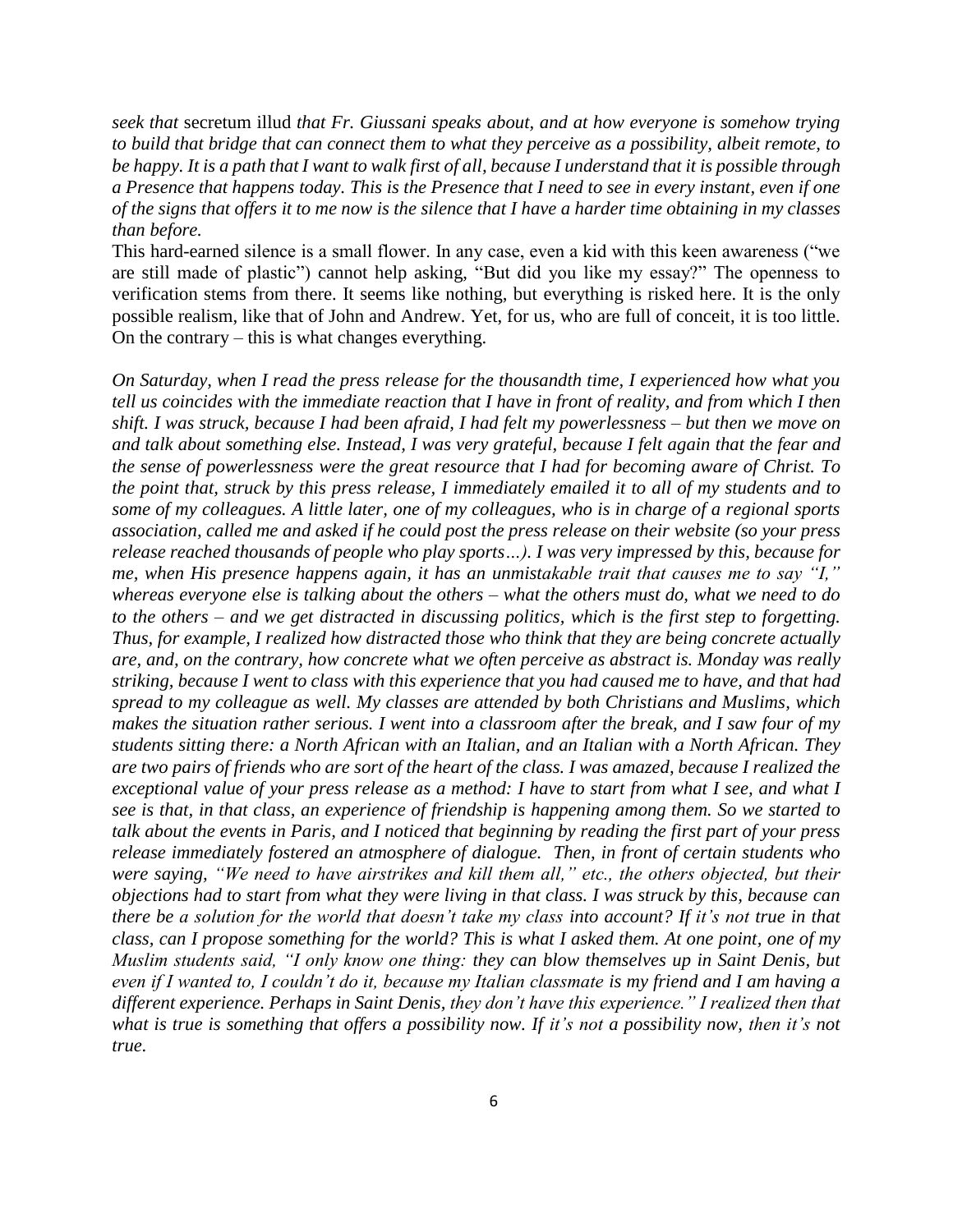It is in front of these things that we have to question whether or not God's method is sound, whether or not it can hold up. Because the witnesses that we listened to this evening are facts; they are little flowers that seem like nothing, but they exist, and they challenge our mentality more than anything else. Therefore, we should not miss out on this opportunity, because the circumstance that we find ourselves living is an opportunity. As you can see, the question grew from personal to social drama, and it would really be a pity to miss out on this opportunity to learn. Yesterday, the text of a radio interview was released, with one of the people who was inside the Bataclan and was a hostage of the terrorists for two and a half hours. At one point, the journalist asks him, "What did you learn from this extraordinary thing that happened to you?" "That life hangs by a thread, and that we have to appreciate it; that there was nothing more serious than the fact that we were still alive." "And what did you learn from them, from the attackers?" "That they needed an ideal that the Western world in which they were living – since they were clearly French, they were speaking in French – the world in which they were living didn't offer. Thus, they found a deadly ideal, made of vengeance, hatred, and terror […]. However, they realized too late that life is important. Today, I can appreciate that every second that I spend with my relatives  $[\dots]$  is a blessing. The simple moments of life are part of the most beautiful things that we can have, and we don't realize this until we are hit by a sort of electroshock, like the one that I just lived. I feel like I've been born a second time, and I want to make sure that I enjoy this new life that has been offered to me." As we always say, do we have to wait for something totally dramatic to happen in order to be reawakened and become aware of reality? This is the question that arises in all of us. The events in Paris reawakened us from our numbness, and they raised questions that we hadn't asked ourselves in a long time. Therefore, this electroshock that shook us all is an opportunity for us  $-$  as the fear, the bewilderment, and everything that we have heard or talked about during these days has shown. An opportunity for what? As the person who survived the tragedy says: in order to become aware of what life is, to live it, both we and the others need a meaning, an ideal. Because there is nothing more serious than life and the fact that we are still alive. What we set aside an instant later with all of our comments is instead the most evident thing: life is hanging by a thread, we depend, instant by instant. It is facts like these that awaken the questions, but it is up to us to take them seriously, it is our decision, as one of our Parisian friends said: "Here the urgency is to re-establish normality, the sooner the better." Others told me of occasions in which groups of people avoid talking to each other, because then they don't have to talk about this tragedy. One can avoid talking, or he can take the opportunity to face it, letting himself be questioned deep down. It is when one realizes to what extent life is hanging by a thread that he discovers his own powerlessness, and that all of the comments are impossible attempts to build a bridge. Here the question arises: Do our attempts fall into the category of the usual empty comments, or is what happened to us something different? Is what happened to us part of this nothingness made of comments, or, though small, is it something different? Is the spark made of something different, or not? This is the first question that we have to clarify for ourselves. Is our "rag-tag companionship" of a different nature, or does it belong to the same nothingness? Where do we see this? We see that it has a different nature in the facts that we tell each other, as we did this evening. Someone might say that they are nothing compared to the size of the drama. However, everything that the Gospel recounts was also nothing when compared with the huge dramas of the Roman Empire! Here the challenge reaches its apex. John and Andrew, or Zacchaeus, or Matthew, or the Samaritan woman: What was their meaning in comparison to the Roman military strategy? Likewise, in front of the issue raised by the Paris attacks, the question arises: Is the spark enough? Is unarmed beauty enough? Each of us has to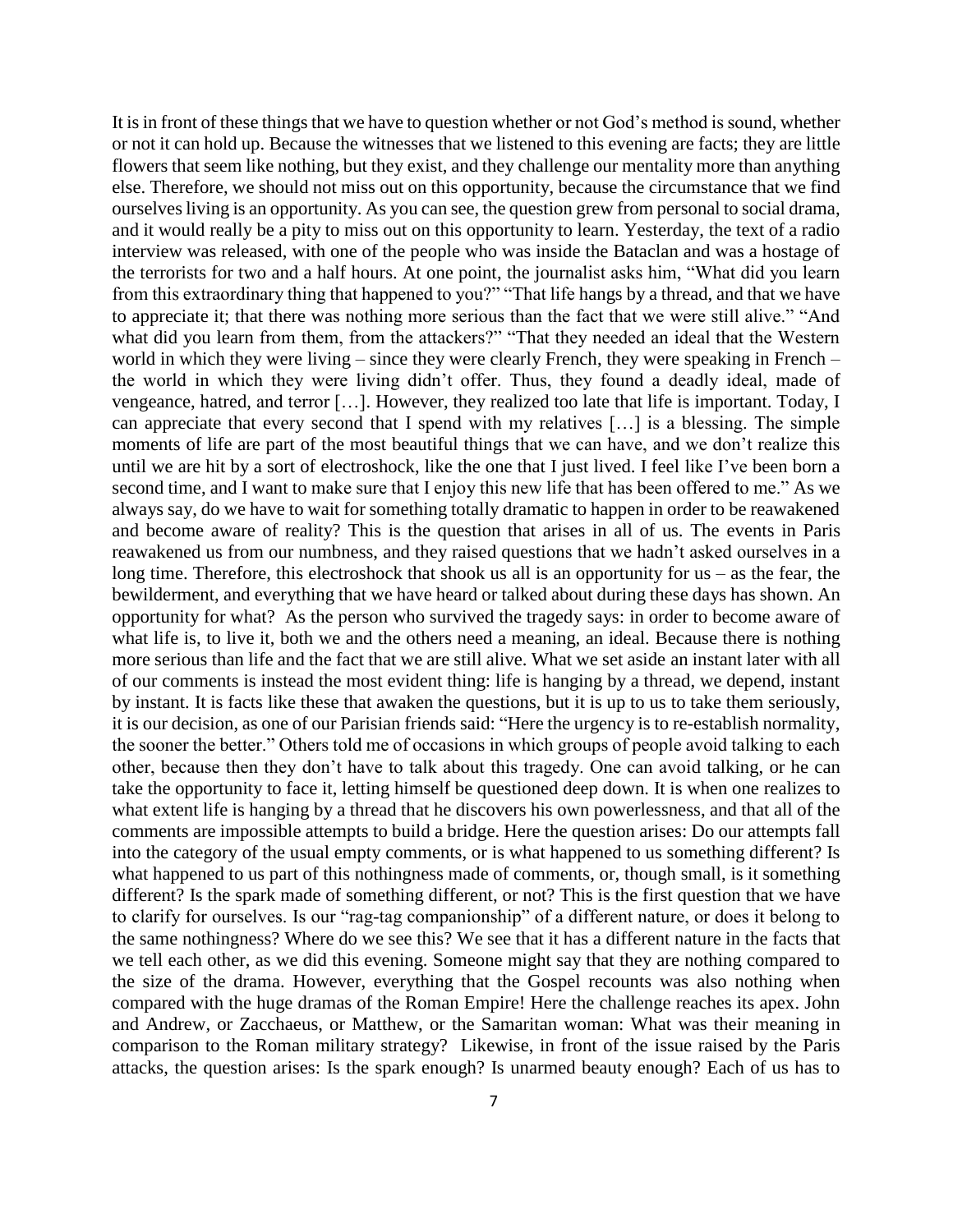reckon with these questions. We must not avoid them, or we will not really recognize the difference. What happened to us? What do these facts show, these little flowers, little as they can be, and yet present? What do John and Andrew demonstrate? And Zacchaeus' encounter? At first glance, nothing – and yet this, like the friendship in the classroom between the North African and Italian kids, is already the sign of the victory that no war, no violence, and no hard work will ever be able to generate in any part of the world. A friendship. Let's accept the challenge to our obtuse pseudo-realism! Because the answer to our questions is not intellectual; it is not made of abstract reasons. Like for John and Andrew, or for Zacchaeus, our answer is a presence. Truth is a presence that doesn't give us all of the answers – for the child, the answer is the presence of his father, not the fact that he understands everything around him. It is a presence that takes away fear, and therefore, in time, allows one to understand. That is why a circumstance like this places us in front of God's method and clarifies – as it emerged from what we heard this evening – the reason why one sings or goes to school or does a charitable gesture, which are all "normal" things through which the newness of Christ reaches people without emptying faith of its historic content. Otherwise, the alternative is either war or despair. However, we have another possibility, which is not nothing, which refutes the mentality that thinks that if something doesn't happen here and now, then we are defeated. This is because we don't have a sense of time! When St. Paul writes the letter to Philemon, he doesn't defeat slavery. Centuries will be needed before slavery is abolished, but he introduces a principle, he introduces a truth, he brings to life a new shoot that, in time, will prove to be far more powerful than what any strategist in the world could imagine. Thus, it is essential to take advantage of these things, of these opportunities in which our faith is so deeply challenged by reality. This is crucial, because it's not enough for us to repeat some phrases; we need to verify. Without this verification, a subject will not emerge that is able to challenge that nothingness that we find, not only in those who carry out terrorist attacks, but everywhere. Only thus will we able to understand what our task in the world is, what we are in the world for, thanks to the grace that was bestowed on us. This is a particularly intense moment for us. Let's hope that we don't waste it.

The next School of Community will be on December  $16<sup>th</sup>$  at  $9:00$ pm. Let's continue to work on the second part of *Recognizing Christ*, from page 75 to page 88 in the Exercises booklet.

Pope Francis' speech in Florence. Since we wanted everyone to read the speech that Pope Francis gave at the National Ecclesial Convention of the Italian Church in Florence, we have prepared a booklet in a printer–friendly format that can be downloaded from the CL website. Keep in mind that, today, printed material is not the only way to distribute a text. As we have seen, an email can reach many people. Thus, let's use all of the means that we have at our disposal to distribute it, including social media. It is a fundamental speech, because it witnesses that there is one who believes in God's method. Perhaps it would also be worthwhile for us to believe in this method!

In a recent conversation with the leaders of various regions, the importance of two tools for the life of the Movement clearly emerged, and I want to emphasize them once again for everyone.

School of Community. First of all, we have the need for a regular place where life can be constantly judged, as we are doing this evening: problems, difficulties, facts that happen. The point is that School of Community can become the place where we judge life, not a place where we talk about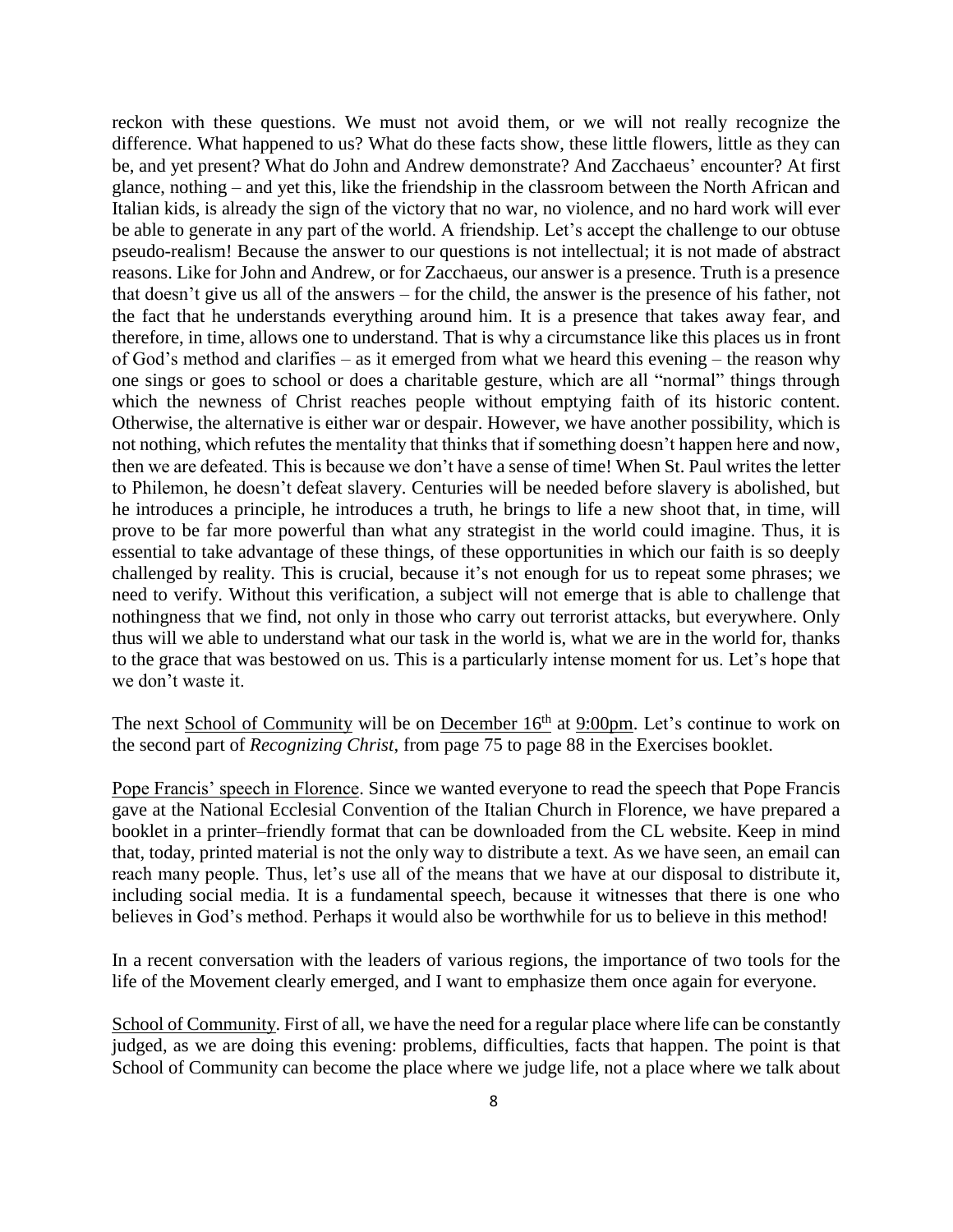something else, where we make comments, and then life's problems are addressed elsewhere. It is the place where we can see what faith means, how the encounter with Christ sheds light on everything. It doesn't solve all of the problems – as we would like, according to our obtuse way of thinking – but rather illuminates life, and offers us an adequate reason for doing things, without any unwarranted fears and without falling apart. Because only when we have this awareness can we then see what we need to do. It's not that saying what we did in the press release excludes the rest, but it helps us to understand what needs to be done by starting from that mindset, as we have always said, and as Fr. Giussani always told us: Christ didn't come to solve our problems, but to put us in the right position to face them. This seems like nothing, but it is everything. We need to learn this. Only thus can we then accompany people in the difficulties that they have. What is more concrete than this work of the School of Community?

Charitable Work. The second great tool is born from the question of how we can learn to become aware of our true need and of the need of the other, which was strongly recalled by the Pope last week in Florence, and is very pertinent to the Year of Mercy and the facts that we are living. That is why our friendship proposes the gesture of charitable work to us. Young and old, let us all seriously ask ourselves: What charitable gesture do I live? What does my community propose? Let's ask ourselves this precisely in order to avoid emptying the Christian fact of its rich historical content, because the new gaze that Christ introduced into the world – as we often  $\sec$  – passes through these gestures. We need to be aware of two things. First, wherever we go (it can be a center for the handicapped or a hospital, a prison or a tutoring center), the needs and the way in which we perform the charitable gesture must follow the directives of whoever is responsible for that place. If, in a center for the handicapped, they tell us that they need help on a certain day and at a certain time, we have to decide if we can do it – but we don't decide the day and the time, because we respond to the person who guides the initiative. It is their responsibility to guide the initiative, and we go there to collaborate, in order to understand the need that we have. Second, the community is the place where we help each other to judge the meaning and the experience that each of us has in doing charitable work, perhaps by having a yearly assembly on this topic. I say this now because some important gestures are coming up: the Food Collection and the AVSI Tents. After participating in them, we can have a meeting in order to ask ourselves: What did these gestures mean for us, what did we learn by doing them? Thus, we will be able to understand the meaning of charitable work, as Fr. Giussani taught us – as you can see, it is useful to both young and old.

The National Day of Collection for the Food Bank will be on Saturday, November 28<sup>th</sup>. Grateful for what the Holy Father said on October  $3<sup>rd</sup>$  at the audience for the Food Bank, we wish to experience it by inviting our friends to get involved with us in this gesture. This year it is important to take advantage of the beautiful things that the Pope said, to distribute his speech to other friends with whom we participate in the Collection, because if we are not attentive to the educational aspect, then it will not last.

I also remind you that this year the AVSI Tents initiative is entirely in support of the refugees, as I already mentioned last time.